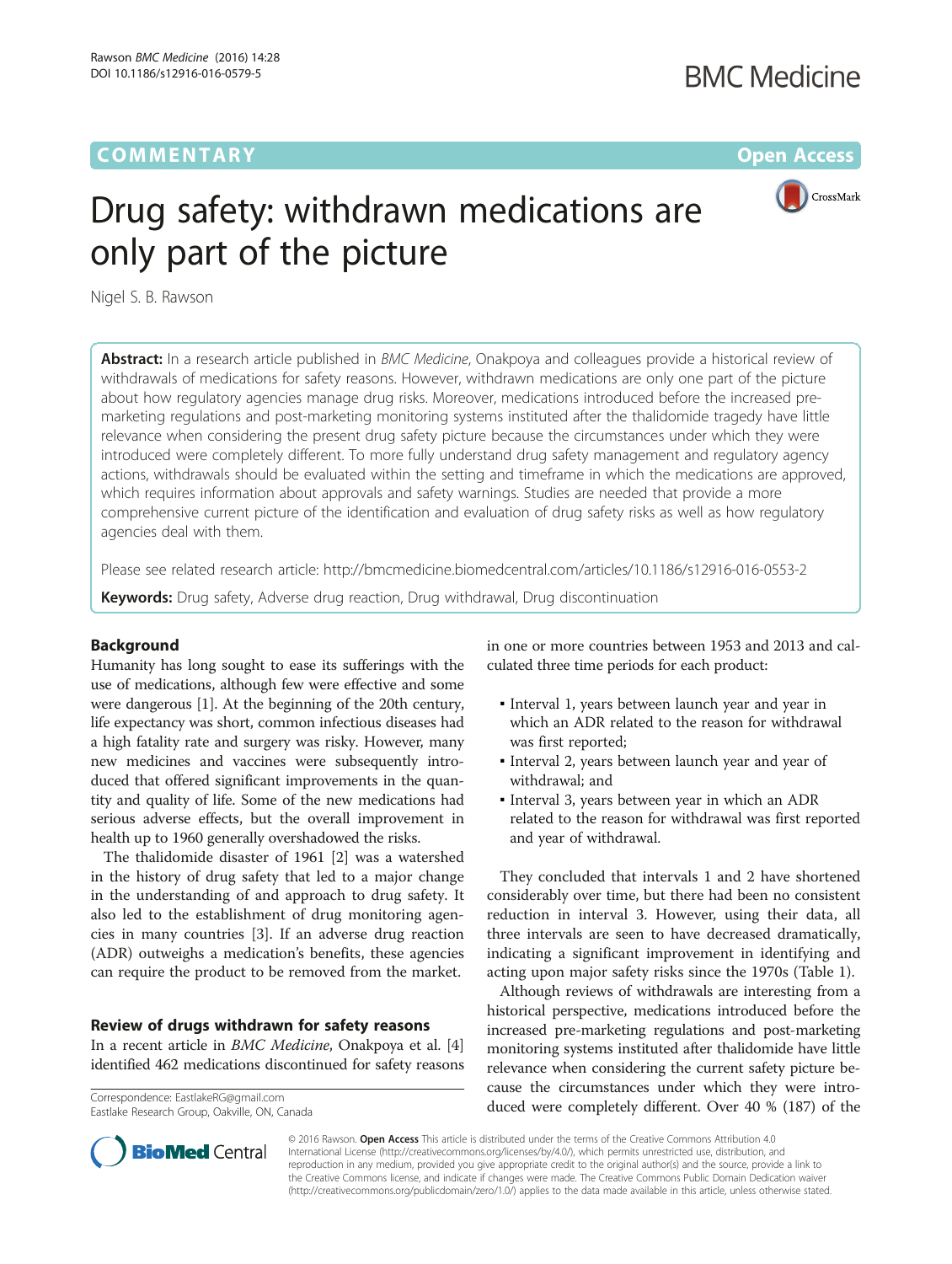| Page 2 |
|--------|
|        |

| Launch period | Interval | Number of medications | Median (years) | Interquartile range (years) |
|---------------|----------|-----------------------|----------------|-----------------------------|
| Pre-1961      |          | 187                   | 20             | $9 - 32$                    |
|               | 2        | 187                   | 37             | $27 - 57$                   |
|               | 3        | 187                   | 16             | $6 - 28$                    |
| 1961-1975     |          | 128 <sup>a</sup>      | 8              | $3 - 15$                    |
|               | 2        | 131                   | 17             | $10 - 22$                   |
|               | 3        | 128 <sup>a</sup>      | 5              | $1 - 11$                    |
| 1976-1990     |          | 75                    | 3              | $2 - 5$                     |
|               | 2        | 75                    | 6              | $4 - 12$                    |
|               | 3        | 75                    | $\overline{2}$ | $0 - 6$                     |
| 1991-2013     |          | 69                    |                | $0 - 4$                     |
|               | 2        | 69                    | 3              | $1 - 6$                     |
|               | 3        | 69                    |                | $0 - 2$                     |

<span id="page-1-0"></span>Table 1 Intervals 1, 2 and 3 by launch period

<sup>a</sup>Year of the first ADR report related to the reason for withdrawal was missing for three medications

medications in the review were introduced before 1961, with 64 (14 %) before the Second World War and 23 (5 %) before 1900, so that they include some that were brought into use when therapeutics consisted mainly of bleeding, purging, sweating and vomiting [[1\]](#page-2-0). For instance, mercurous chloride (calomel) was prescribed by many American physicians for a variety of illnesses from the late 1700s to well into the 19th century, although its dangers were known before 1850 [\[5](#page-2-0)]. In addition, for 73 (16 %) of the medications, an ADR related to the reason for withdrawal was reported before 1961.

#### Understanding the context of drug withdrawals

A review of withdrawals provides only part of the picture concerning medication safety and regulatory agency actions. The number of discontinued medications should be placed within the context of the overall number approved in a specific setting and timeframe so that withdrawal rates can be estimated. Information regarding drug approvals is publicly available for many developed countries and has been used to evaluate safety risks in these jurisdictions [[6](#page-2-0)–[11\]](#page-2-0). Similar information may be accessible for other countries, although language issues may present a problem. Information from less developed countries is likely to be more difficult to obtain. Nevertheless, pharmaceutical manufacturers can be approached for information about where their products are approved and pharmaceutical data companies may be able to provide information that would indicate where medications have been approved.

Although Onakpoya and colleagues acknowledge that the number of withdrawn medications represents 'only a small fraction of overall approvals' [\[4](#page-2-0)], such details are commonly ignored or overlooked by academics and politicians [[12\]](#page-2-0). Therefore, it is critical that safety discontinuation rates are evaluated. Where they have been

assessed in developed countries, the rate has remained steady and low at around 2 % since the 1960s, with a decline in recent years [\[6](#page-2-0)–[11\]](#page-2-0).

Among the withdrawn medications, 263 were approved after 1961, of which 40 % were discontinued in only one country. Since approval information is absent, it is unknown whether the medication was only approved in that country or whether it was approved in multiple jurisdictions and only one country required withdrawal. Each regulatory agency makes decisions regarding both marketing approval and drug safety issues based on priorities in its particular jurisdiction. Faced with reports of a serious ADR, some regulatory agencies may compel the manufacturer to include a major warning in the product details, while others may require the medication to be withdrawn. For example, rosiglitazone was withdrawn in Europe, New Zealand and other countries, but Australia, Canada and the United States have allowed it to remain on the market subject to stringent restrictions that severely limit its use [[13](#page-2-0)–[15](#page-2-0)].

Onakpoya et al. also report a lack of association between intervals 1 and 3 [[4\]](#page-2-0). Both intervals have decreased, but there is no reason for the time taken to identify an ADR to be correlated with the period between first identification and discontinuation. Several years may elapse before a serious ADR is recognized, but it may take only days for the medication to be withdrawn; on the other hand, an ADR may be reported soon after a drug's launch, but it may not be necessary to withdraw the medication quickly. Factors that can influence the duration of interval 1 are the source of the first ADR report (safety signals are more likely to be identified from reports to manufacturers under current pharmacovigilance practice, whereas case report publications were the main source of information in the past), the timing of the marketing application and its approval